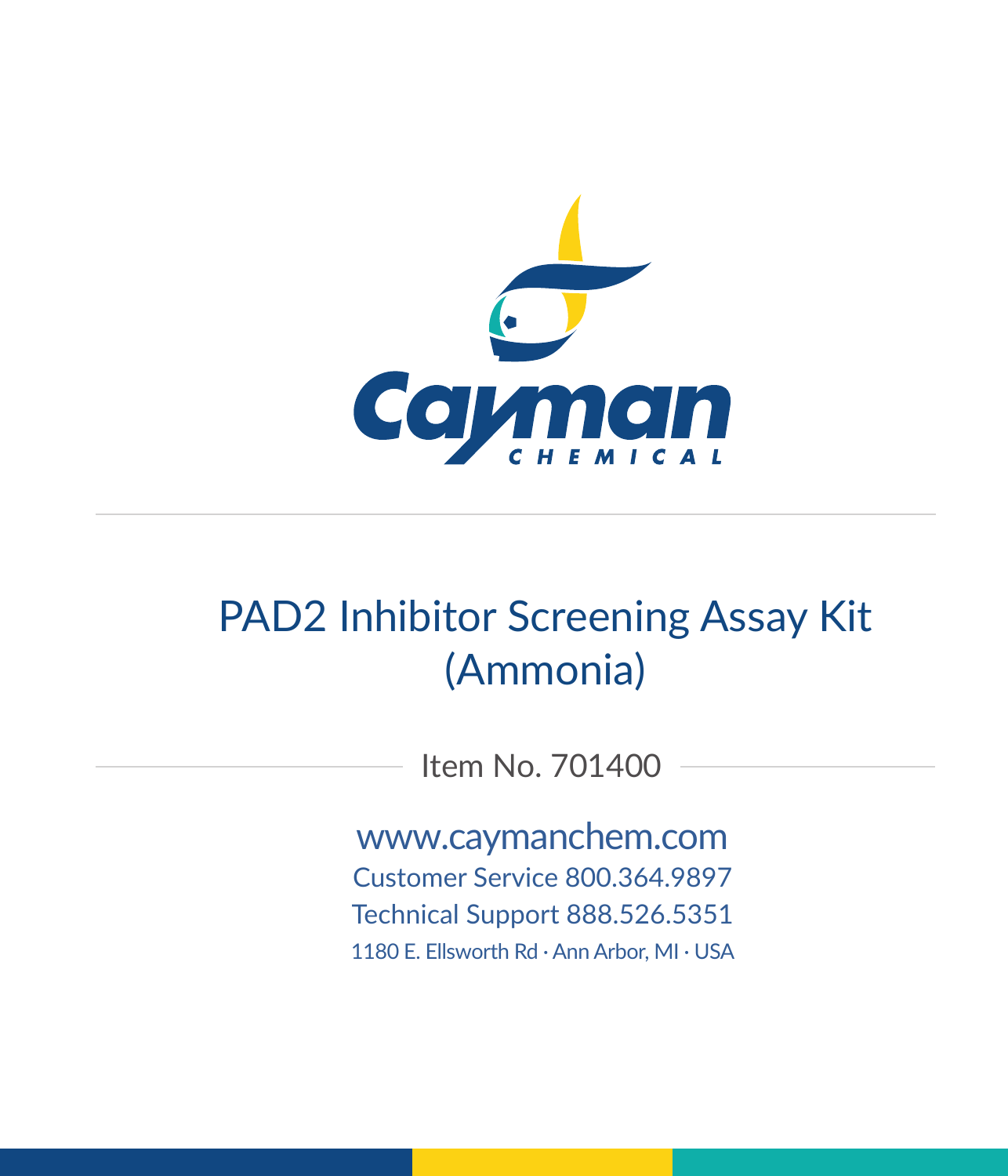## **TABLE OF CONTENTS**

| <b>GENERAL INFORMATION</b>   |          | 3 Materials Supplied                     |
|------------------------------|----------|------------------------------------------|
|                              | 4        | <b>Safety Data</b>                       |
|                              | 4        | <b>Precautions</b>                       |
|                              | 4        | If You Have Problems                     |
|                              | 4        | <b>Storage and Stability</b>             |
|                              | 4        | <b>Materials Needed but Not Supplied</b> |
| <b>INTRODUCTION</b>          | 5        | <b>Background</b>                        |
|                              | 5        | <b>About This Assay</b>                  |
| <b>PRE-ASSAY PREPARATION</b> | 6        | <b>Reagent Preparation</b>               |
| <b>ASSAY PROTOCOL</b>        | 8        | Plate Set Up                             |
|                              |          | 10 Performing the Assay                  |
| <b>ANALYSIS</b>              |          | 12 Calculations                          |
|                              |          | 13 Performance Characteristics           |
| <b>RESOURCES</b>             |          | 16 Troubleshooting                       |
|                              |          | 17 References                            |
|                              |          | 18 Plate Template                        |
|                              | 19 Notes |                                          |
|                              |          |                                          |

**19 Warranty and Limitation of Remedy**

## **GENERAL INFORMATION**

## **Materials Supplied**

This kit will arrive packaged as a -80°C kit. After opening the kit, store individual components as stated below.

| <b>Item</b><br><b>Number</b> | <b>Item</b>                                         | <b>Quantity/Size</b> | <b>Storage</b>  |
|------------------------------|-----------------------------------------------------|----------------------|-----------------|
| 701451                       | PAD Assay Buffer (Ammonia)                          | 1 vial/30 ml         | $-20^{\circ}$ C |
| 701402                       | PAD2 (human recombinant)<br>Assay Reagent (Ammonia) | $2$ vials/60 $\mu$   | $-80^{\circ}$ C |
| 700563                       | <b>PAD Substrate</b>                                | 1 vial/lyophilized   | $-20^{\circ}$ C |
| 700564                       | <b>PAD Stop Solution</b>                            | $1$ vial/2.5 ml      | $-20^{\circ}$ C |
| 700565                       | <b>PAD Ammonia Detector</b>                         | 2 vials/lyophilized  | $-20^{\circ}$ C |
| 700566                       | <b>Ethanol Assay Reagent</b>                        | $1$ vial/ $2$ ml     | <b>RT</b>       |
| 700416                       | DTT (1M) Assay Reagent                              | $1$ vial/ $1$ ml     | $-20^{\circ}$ C |
| 701403                       | PAD2 CI-Amidine Inhibitor Assay Reagent (Ammonia)   | 1 vial/lyophilized   | $-20^{\circ}$ C |
| 400017                       | 96-Well Solid Plate (black)                         | 1 plate              | <b>RT</b>       |
| 400012                       | 96-Well Cover Sheet                                 | 1 cover              | <b>RT</b>       |

If any of the items listed above are damaged or missing, please contact our Customer Service department at (800) 364-9897 or (734) 971-3335. We cannot accept any returns without prior authorization.



! **WARNING:** THIS PRODUCT IS FOR RESEARCH ONLY - NOT FOR HUMAN OR VETERINARY DIAGNOSTIC OR THERAPEUTIC USE.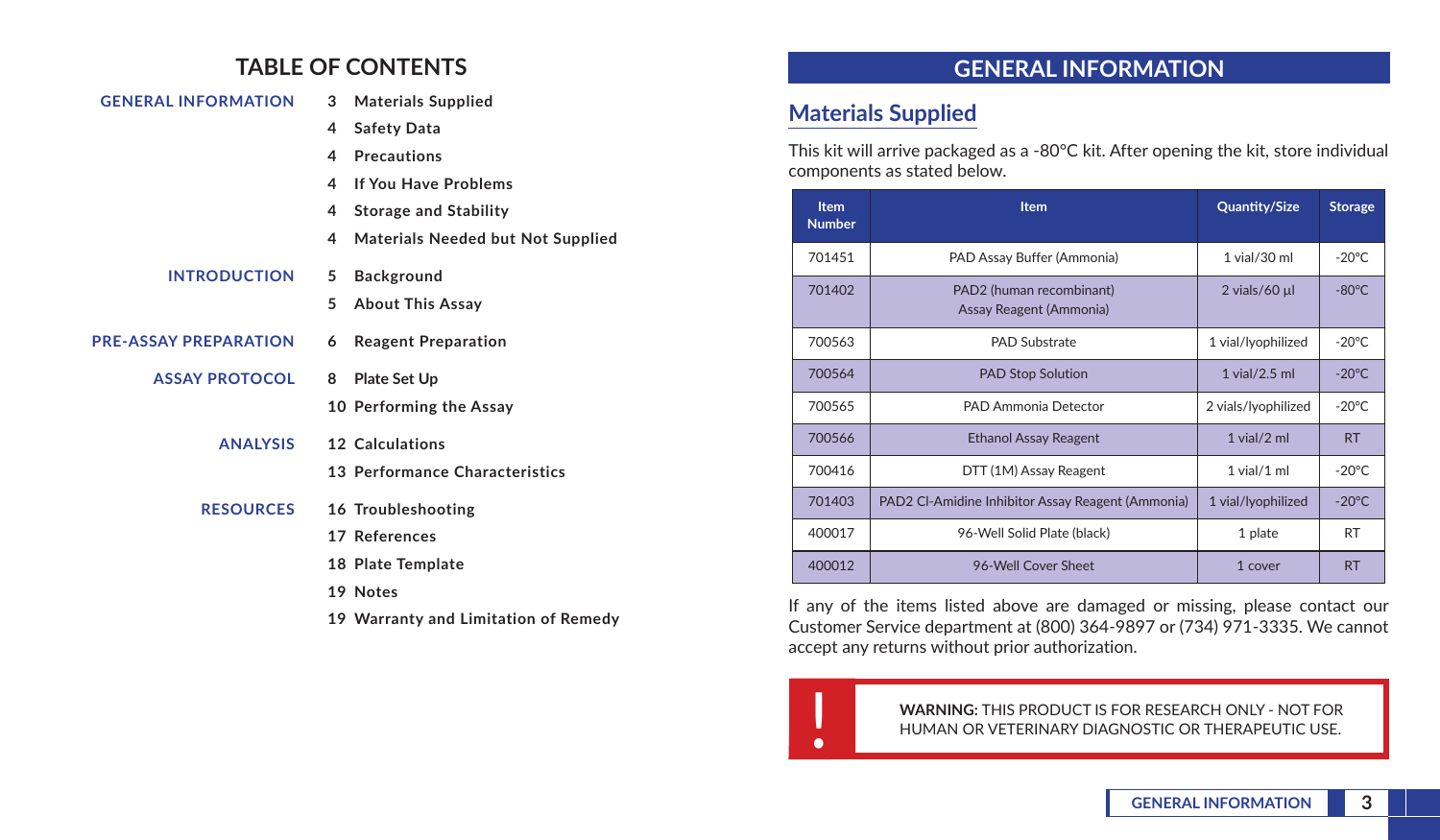## **Safety Data**

This material should be considered hazardous until further information becomes available. Do not ingest, inhale, get in eyes, on skin, or on clothing. Wash thoroughly after handling. Before use, the user must review the complete Safety Data Sheet, which has been sent *via* email to your institution.

### **Precautions**

**Please read these instructions carefully before beginning this assay.**

## **If You Have Problems**

**Technical Service Contact Information**

| Phone: | 888-526-5351 (USA and Canada only) or 734-975-3888 |
|--------|----------------------------------------------------|
| Fax:   | 734-971-3641                                       |
| Email: | techserv@caymanchem.com                            |
| Hours: | M-F 8:00 AM to 5:30 PM FST                         |

In order for our staff to assist you quickly and efficiently, please be ready to supply the lot number of the kit (found on the outside of the box).

## **Storage and Stability**

This kit will perform as specified if stored as directed in the **Materials Supplied** section, on page 3, and used before the expiration date indicated on the outside of the box.

## **Materials Needed But Not Supplied**

- 1. A plate reader with the ability to measure fluorescence using an excitation wavelength of 405-415 nm and an emission wavelength of 470-480 nm
- 2. Adjustable pipettes and a multichannel pipette
- 3. A 37°C incubator

## **INTRODUCTION**

## **Background**

Protein arginine deiminases (PADs) are guanidino-modifying enzymes belonging to the amidinotransferase superfamily and are designated PAD1-4 and PAD6. PAD2 is a homodimer that functions as a transcriptional coregulator to catalyze the conversion of specific arginine residues to citrulline in a calcium-dependent manner. The PAD2 enzyme is found in the cytosol, but has recently been shown to localize to other cellular compartments, including the nucleus.<sup>1,2</sup> PAD2 is the dominant deiminase found in neuronal tissue, including the eye, brain, and central nervous system.<sup>3,4</sup> PAD2 has been implicated in several diseases, including rheumatoid arthritis (RA), retinal degeneration, and certain cancers. $4-7$ For example, PAD2 has been shown to citrullinate histone H3 in the regulation of estrogen receptor α (ERα) target genes, suggesting an important role in breast cancer progression.5 PAD2 has also been shown to modify vimentin, fibrinogen and  $\beta/\gamma$ -actin, potentially aggravating the autoantigen response in RA.<sup>8-10</sup> Extracellular levels of PAD2 are increased in the lungs of smokers, providing a link between smoking as a risk factor for rheumatoid arthritis and anti-citrullinated protein antibodies among RA patients.<sup>11</sup>

## **About This Assay**

Cayman's PAD2 Inhibitor Screening Assay Kit (Ammonia) provides a convenient method for screening human PAD2 inhibitors. PAD2 deiminates N-α-benzoyl-Larginine ethyl ester (BAEE), a non-natural substrate with similar kinetic properties to the natural substrates, producing ammonia. $3$  Ammonia reacts with a detector resulting in a fluorescent product. Fluorescence is then analyzed with an excitation wavelength of 405-415 nm and an emission wavelength of 470-480 nm.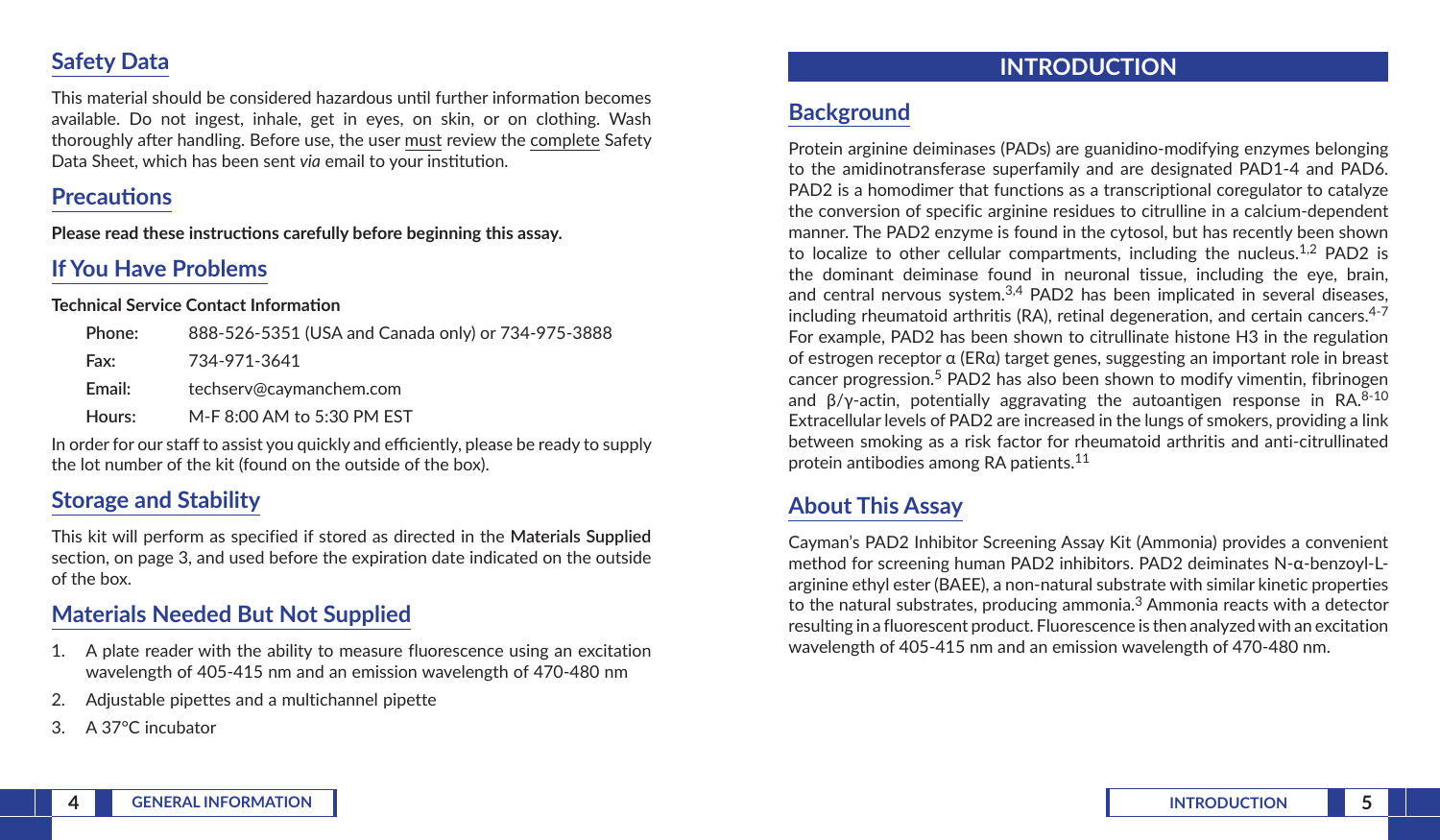### **PRE-ASSAY PREPARATION**

### **Reagent Preparation**

#### **1. DTT (1 M) Assay Reagent - (Item No. 700416)**

This vial contains 1 M DTT. Once thawed, the reagent is ready to use and can be stored at -20ºC, limiting freeze-thaw cycles.

#### **2. PAD Assay Buffer (Ammonia) - (Item No. 701451)**

This vial contains 30 ml of 50 mM HEPES, pH 7.7, containing 10 mM CaCl<sub>2</sub>. Once thawed, add 150 µl of 1 M DTT Assay Reagent (Item No. 700416). The final concentration of DTT in the buffer is 5 mM. This buffer should be used in the assay and for diluting reagents. After addition of DTT, the buffer should be used within the same day or stored at -20ºC, limiting freeze-thaw cycles.

#### **3. PAD2 (human recombinant) Assay Reagent (Ammonia) - (Item No. 701402)**

Each vial contains 60 μl of human recombinant PAD2. Thaw the enzyme on ice, add 540 μl of PAD Assay Buffer (Ammonia) containing 5 mM DTT to the vial, and mix thoroughly. The diluted enzyme is stable for four hours on ice. One vial of PAD2 is sufficient enzyme to assay 60 wells. Use the additional vial if assaying the entire plate.

#### **4. PAD Substrate - (Item No. 700563)**

This vial contains lyophilized N-α-benzoyl-L-arginine ethyl ester (BAEE). Reconstitute the contents of the vial with 1 ml of PAD Assay Buffer (Ammonia) containing 5 mM DTT. The reconstituted substrate is stable for two weeks at -20°C, limiting freeze-thaw cycles. *NOTE: The final concentration of substrate in the assay as described below is 250 µM.* 

#### **5. PAD Stop Solution - (Item No. 700564)**

This vial contains a citrate solution (a calcium chelator). It is ready to use as supplied. Store unused reagent at -20°C.

#### **6. PAD Ammonia Detector - (Item No. 700565)**

Each vial contains lyophilized ammonia detector. Reconstitute the contents of the vial with 600 μl of ethanol (Item No. 700566). One vial of detector is sufficient reagent to assay 60 wells. Reconstitute the additional vial if assaying the entire plate. If sealed, the reconstituted reagent is stable for three hours at room temperature.

#### **7. Ethanol Assay Reagent - (Item No. 700566)**

This vial contains 2 ml of ethanol. It is ready to use in the assay.

**8. PAD2 Cl-Amidine Inhibitor Assay Reagent (Ammonia) - (Item No. 701403)** This vial contains 7.5 µmol of inhibitor. Reconstitute with 450 µl of PAD Assay Buffer (Ammonia) containing 5 mM DTT. The final concentration of inhibitor is 16.7 mM.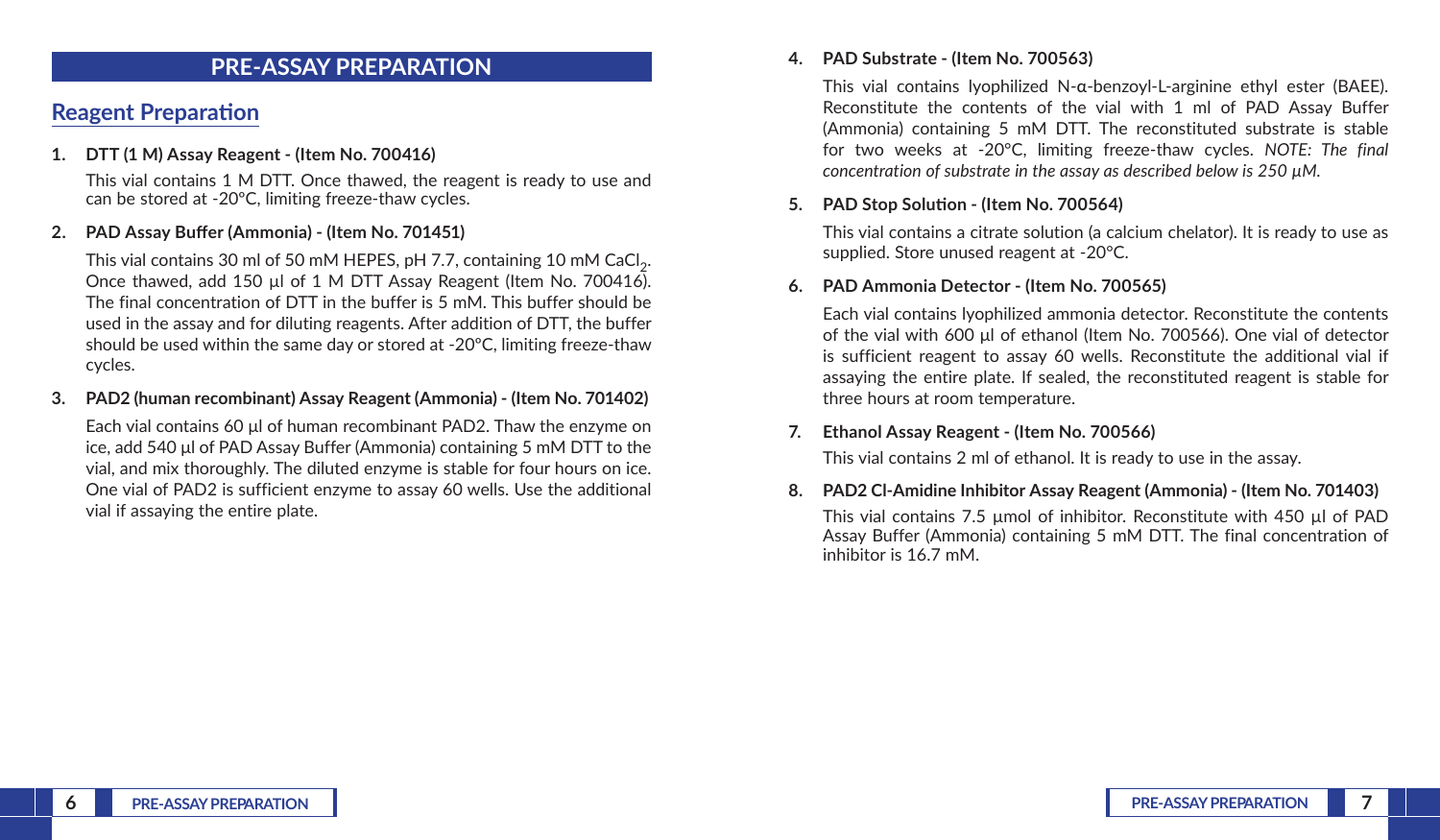### **ASSAY PROTOCOL**

## **Plate Set Up**

There is no specific pattern for using the wells on the plate. However, it is necessary to have three wells designated as 100% Initial Activity and three wells designated as Background. It is suggested that each inhibitor (including the PAD2 Cl-Amidine Inhibitor Assay Reagent (Ammonia) (Item No. 701403)) be assayed in triplicate, and the contents of each well are recorded on the template sheet provided on page 18. A typical layout of samples and inhibitors to be measured in triplicate is shown in Figure 1.



BW - Background Wells IA - 100% Initial Activity Wells 1-29 - Inhibitor Wells PC - Cl-Amidine Positive Control Wells

**Figure 1. Sample plate format**

#### **Pipetting Hints**

- It is recommended that a multichannel pipette be used to deliver reagents to the wells. This saves time and helps maintain more precise incubation times.
- Before pipetting each reagent, equilibrate the pipette tip in that reagent (*i.e.*, slowly fill the tip and gently expel the contents, repeat several times).
- Do not expose the pipette tip to the reagent(s) already in the wells.

#### **General Information**

- The final volume of the assay is 210 ul in all the wells.
- All reagents, except the enzyme, must be equilibrated to room temperature before beginning the assay.
- It is not necessary to use all the wells on the plate at one time.
- It is recommended to assay the samples in triplicate, but it is the user's discretion to do so.
- The assay is performed at 37°C.
- Monitor the fluorescence with an excitation wavelength of 405-415 nm and an emission wavelength of 470-480 nm.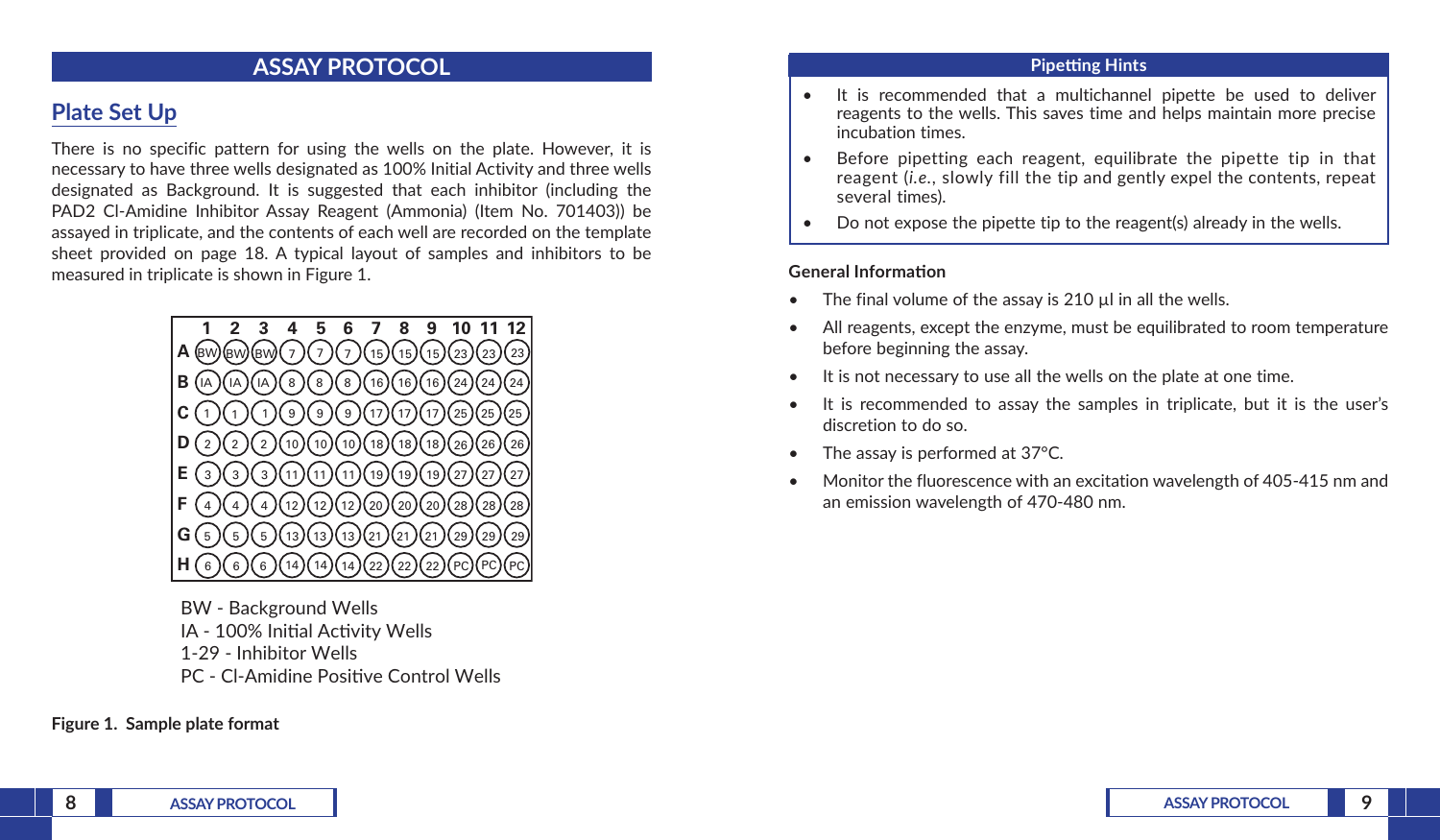## **Performing the Assay**

- 1. **100% Initial Activity Wells -** add 155 µl of PAD Assay Buffer (Ammonia) containing 5 mM DTT, 10 µl of PAD2, and 5 µl of solvent (same solvent used to dissolve the inhibitor) to three wells.
- 2. **Background Wells -** add 165 µl of PAD Assay Buffer (Ammonia) containing 5 mM DTT and 5 µl of solvent (same solvent used to dissolve the inhibitor) to three wells.
- 3. **Inhibitor/Positive Control Wells -** add 155 µl of PAD Assay Buffer (Ammonia) containing 5 mM DTT, 10 µl of PAD2, and 5 µl of test inhibitor or the positive control, PAD2 Cl-Amidine Inhibitor Assay Reagent (Ammonia) (Item No. 701403), to at least three wells. *NOTE: Inhibitors may be prepared in solvents such as DMSO, DMF, (as long as final concentration of DMSO or DMF is <3%) ethanol, or methanol (as long as the final concentration of methanol or ethanol in the assay is <2%). In the event that an appropriate concentration of inhibitor is unknown, it is recommended that several dilutions of the inhibitor are assayed.*

| Well                        | <b>PAD</b><br><b>Assay Buffer</b><br>(Ammonia) (µl) | PAD <sub>2</sub><br>$(\mu$ l | Inhibitor/<br><b>Positive Control</b><br>$(\mu$ l) | <b>Solvent</b><br>$(\mu$ l) |
|-----------------------------|-----------------------------------------------------|------------------------------|----------------------------------------------------|-----------------------------|
| 100% Initial activity wells | 155                                                 | 10                           | $\overline{\phantom{a}}$                           |                             |
| <b>Background wells</b>     | 165                                                 | -                            |                                                    |                             |
| Inhibitor wells             | 155                                                 | 10                           |                                                    |                             |

**Table 1. Pipetting summary**

- 4. Cover the plate and incubate for 10 minutes at 37°C.
- 5. Remove the plate cover and initiate the reactions by adding 10 µl of PAD Substrate to all of the wells being used.
- 6. Cover the plate with the plate cover and incubate for 45 minutes at 37°C.
- 7. Remove the plate cover, add 20 μl of PAD Stop Solution, and 10 μl of PAD Ammonia Detector to all of the wells being used.
- 8. Cover the plate with the plate cover and incubate for 15 minutes at 37°C.
- 9. Remove the plate cover and read the fluorescence in a plate reader at an excitation wavelength of 405-415 nm and an emission wavelength of 470-480 nm.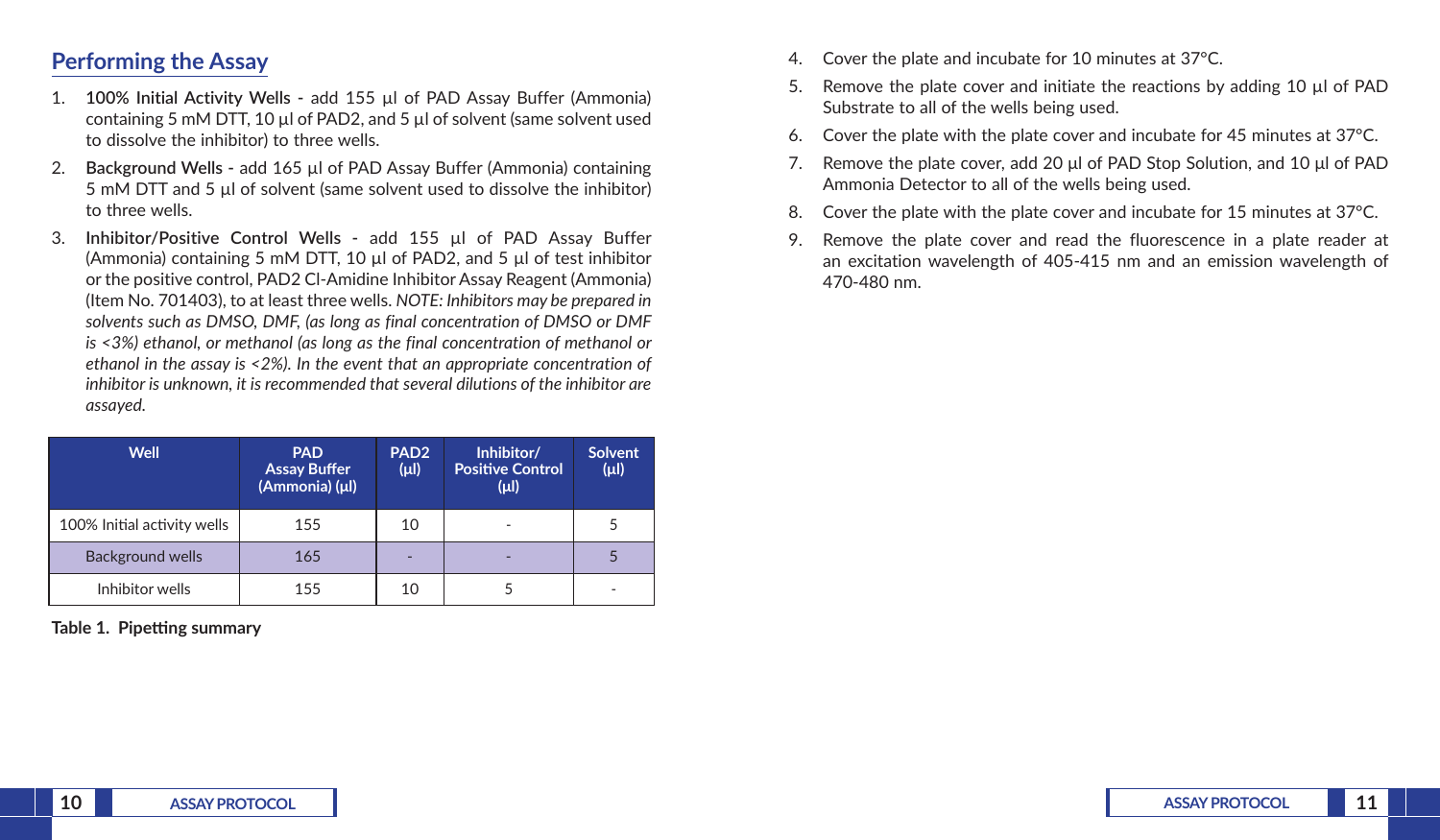## **ANALYSIS**

## **Calculations**

- 1. Determine the average fluorescence of each sample.
- 2. Subtract the average fluorescence of the Background wells from the average fluorescence of the 100% Initial Activity and Inhibitor wells.
- 3. Determine the percent Inhibition or percent Initial Activity for each inhibitor using one of the following equations:

% Inhibition = 
$$
\left[\frac{\text{Initial Activity - Inhibitor Activity}}{\text{Initial Activity}}\right] \times 100
$$

\n% Initial Activity = 
$$
\left[\frac{\text{Inhibitor Activity}}{\text{Initial Activity}}\right] \times 100
$$

4. Graph the percent Inhibition or percent Initial Activity as a function of the inhibitor concentration to determine the  $IC_{50}$  value (concentration at which there was 50% inhibition). Inhibition of human recombinant PAD2 by Cl-Amidine is shown in Figure 2 (see page 14).

## **Performance Characteristics**

#### **Z´ Factor:**

Z´ Factor is a term used to describe the robustness of an assay,which is calculated using the equation below.<sup>12</sup>

$$
Z' = 1 - \frac{3\sigma_{c^{+}} + 3\sigma_{c^{-}}}{|\mu_{c^{+}} - \mu_{c^{-}}|}
$$

Where c+: Posive control or Inhibitor Sample

c -: Negative control or 100% Initial Activity

The theoretical upper limit for the Z´ factor is 1.0. A robust assay has a Z´ factor >0.5. The Z´ factor for Cayman's PAD2 Inhibitor Screening Assay Kit (Ammonia) was determined to be 0.83.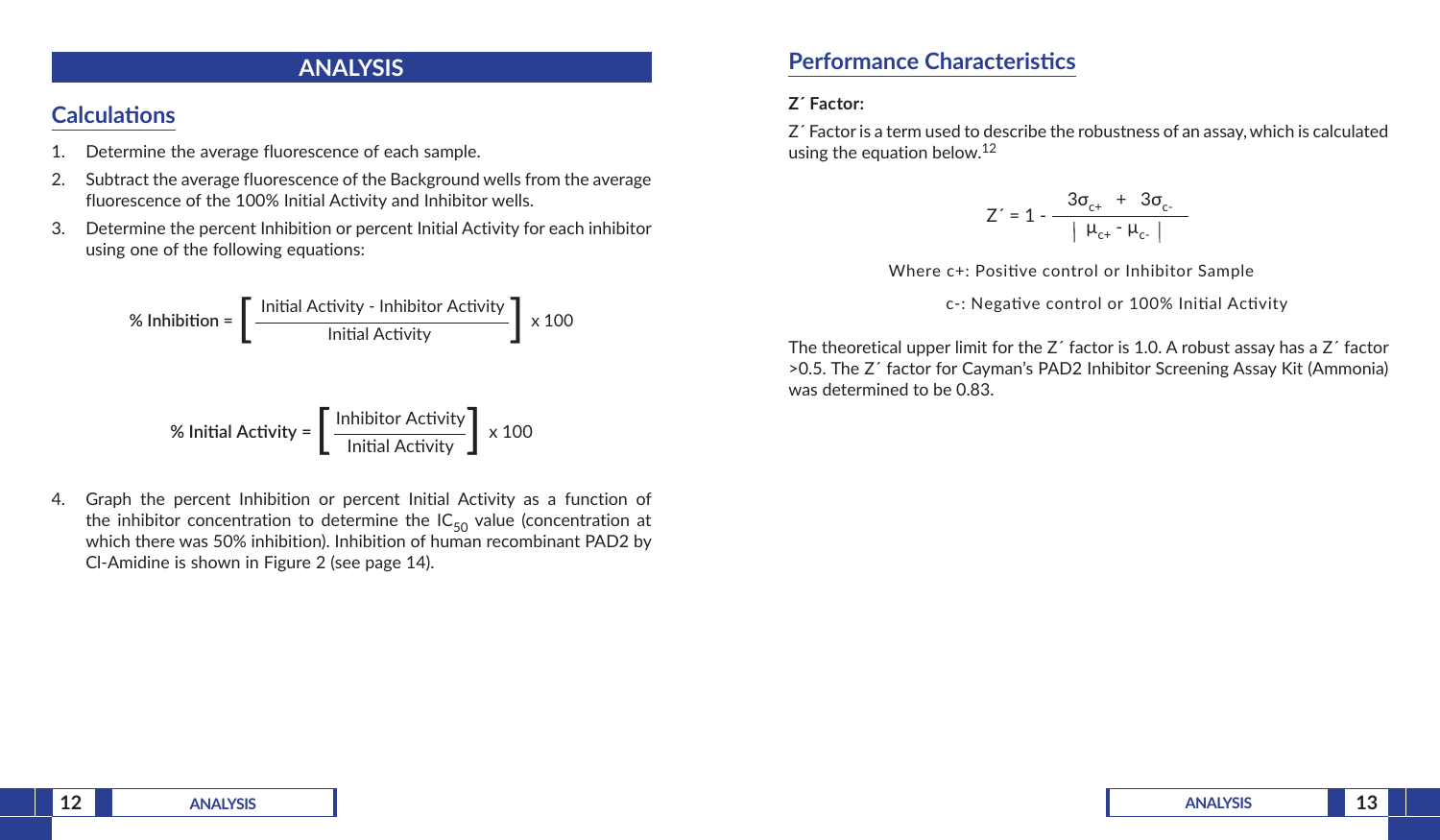#### **Sample Data:**

The data shown here is an example of inhibition data typically produced with this kit; however, your results will not be identical to these. Do not use the data below to directly compare to your samples. Your results could differ substantially.



**Figure 2. Inhibition of human recombinant PAD2 by Cl-Amidine. "Veh."** represents 100% initial activity.



**Well Number**

**Figure 3. Typical Z´ data for the PAD2 Inhibitor Screening Assay Kit (Ammonia).**  Data are shown from wells of both positive and negative controls prepared as described in the kit booklet. The calculated Z´ factor from this experiment was 0.83. The red lines correspond to three standard deviations from the mean for each control value.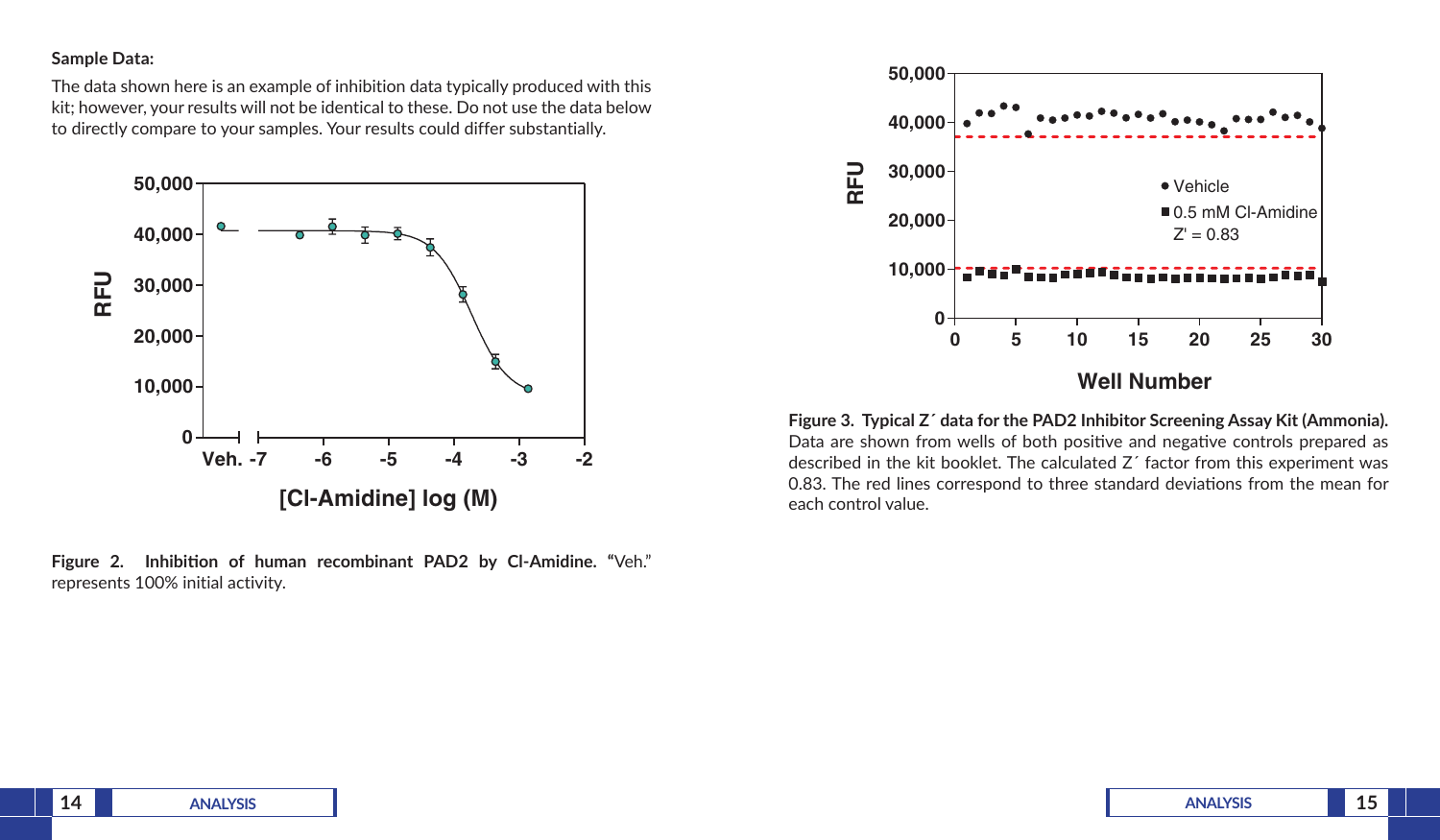## **RESOURCES**

## **Troubleshooting**

| Problem                                                                         | <b>Possible Causes</b>                                                                                                                                   | <b>Recommended Solutions</b>                                                                                                                  |  |
|---------------------------------------------------------------------------------|----------------------------------------------------------------------------------------------------------------------------------------------------------|-----------------------------------------------------------------------------------------------------------------------------------------------|--|
| Erratic values; dispersion<br>of duplicates/triplicates                         | A. Poor<br>pipetting/technique<br>B. Bubble in the well(s)                                                                                               | A. Be careful not to splash<br>the contents of the well(s)<br>B. Carefully tap the side of<br>the plate with your finger<br>to remove bubbles |  |
| No fluorescence<br>was detected above<br>background in the<br>inhibitor well(s) | A. Enzyme or substrate<br>was not added to the<br>well(s)<br>B. Inhibitor<br>concentration is too<br>high and inhibited<br>all of the enzyme<br>activity | A. Make sure to add all of<br>the components to the<br>well(s)<br>B. Reduce the concentration<br>of the inhibitor and re-<br>assay            |  |
| The plate reader<br>exhibited 'MAX' values<br>for the well(s)                   | The gain setting is too<br>high                                                                                                                          | Reduce the <i>gain</i> and re-read                                                                                                            |  |
| No inhibition was seen<br>with inhibitor                                        | A. The inhibitor<br>concentration is not<br>high enough<br>The compound is not<br>В.<br>an inhibitor of the<br>enzyme                                    | Increase the inhibitor<br>concentration and re-assay                                                                                          |  |

### **References**

- 1. Shirai, H., Blundell, T.L., and Mizuguchi, K. *Trends Biochem. Sci.* **26(8)**, 465-468 (2001).
- 2. Jang, B., Shin, H.-Y., Choi, J.-K., *et al. J. Neuropathol. Exp. Neurol.* **70(2)**, 116-124 (2011).
- 3. Slade, D.J., Fang, P., Dreyton, C.J., *et al. ACS Chem. Biol.* (2015).
- 4. Bhattacharya, S.K. *IUBMB Life* **61(5)**, 504-509 (2009).
- 5. Zhang, X., Bolt, M., Guertin, M.J., *et al. Proc. Natl. Acad. Sci. USA* **109(33)**, 13331-13336 (2012).
- 6 Wang, F., Chen, F.-F., Gao, W.-B., *et al. Clin. Rheumatol.* (2016).
- 7. Hill, J.A., Southwood, S., Sette, A., *et al. J. Immunol.* **171**, 538-541 (2003).
- 8. Darrah, E., Rosen, A., Giles, J.T., *et al. Ann. Rheum. Dis.* **71(1)**, 92-98 (2012).
- 9. Vossenaar, E.R., Radstake, T.R.D., van der Heiden, A., *et al. Ann. Rheum. Dis.* **63(4)**, 373-381 (2004).
- 10. Ytterberg, A.J., Joshua, V., Reynisdottir, G., *et al. Ann. Rheum. Dis.* **74(9)**, 1772-1777 (2015).
- 11. Damgaard, D., Senolt, L., Nielsen, M.F., *et al. Arthritis Res. Ther.* **16(6)**, 498 (2014).
- 12. Zhang, J.-H., Chung, T.D.Y., and Oldenburg, K.R. *J. Biomol. Screen.* **4(2)**, 67-73 (1999).